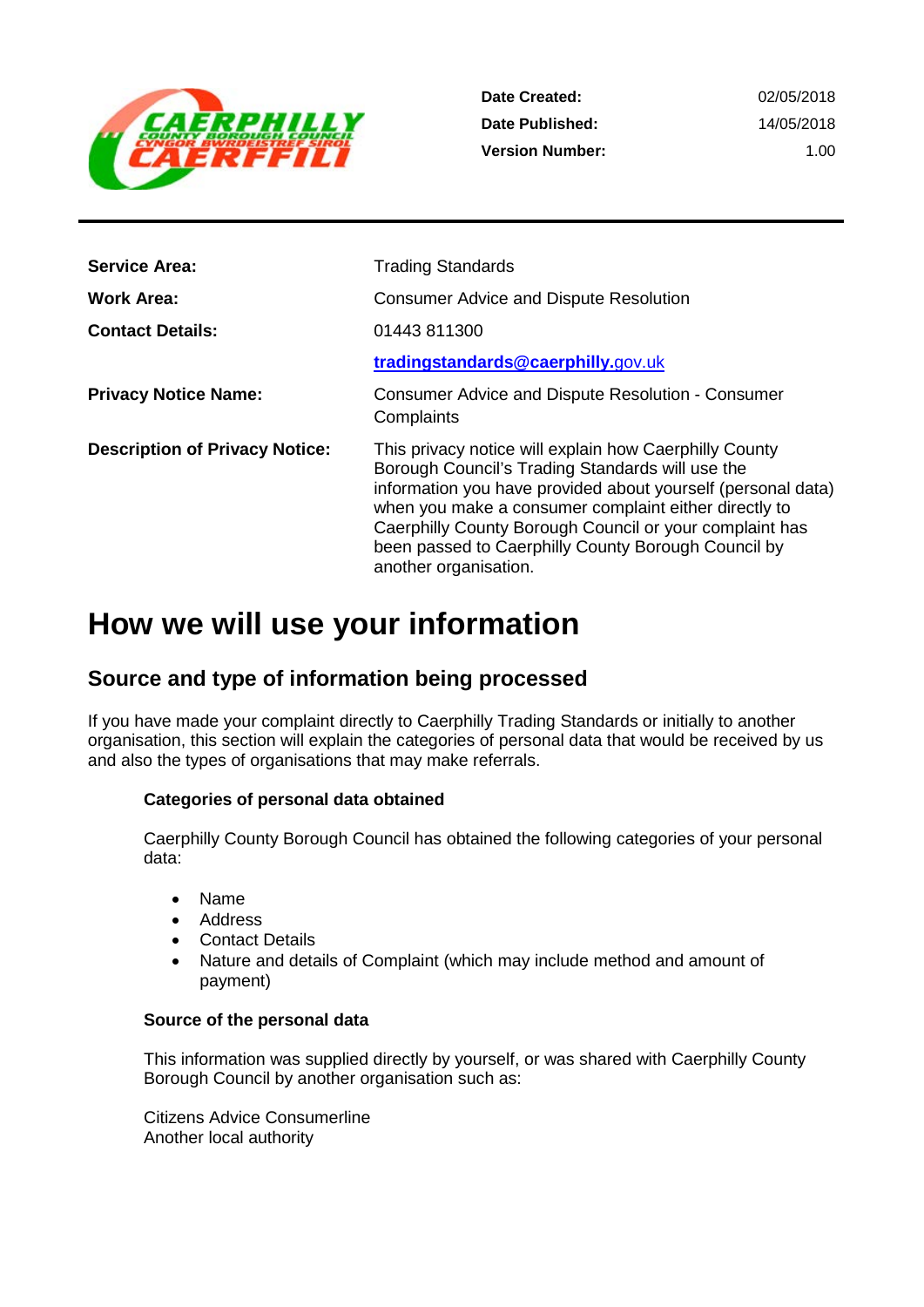# **Purpose and legal basis for using your information**

#### **Purpose of processing**

- 1. To assess your complaint to establish whether Caerphilly Trading Standards can assist you with resolving the matter.
- 2. If Trading Standards can assist, this will be achieved either by giving assured advice, conducting mediation with the business or individual complained about, giving assistance with formal action via the civil courts or arbitration bodies, or conducting a criminal investigation. If Trading Standards can assist, the business or individual will be contacted to inform them of the complaint, which will involve giving them your personal details.
- 3. Where the business or person complained about is situated in another Local Authority area, your details will be shared with Trading Standards from that area, in order to assist with resolving your complaint.
- 4. Where assistance can only be achieved by involving third parties such as expert witnesses or the Courts, your details will also be shared with them.
- 5. In relation to criminal investigations that may involve other enforcement agencies, your details may also be shared with them. This includes other Caerphilly County Borough Council services such as Environmental Health, other Local Authority Trading Standards and enforcement bodies such as the police.
- 6. For statistical Analysis
- 7. To contact you in relation to Customer Satisfaction surveys

#### **Legal basis for processing**

There is a public task requirement on public authorities to process your information as detailed below:

The legislation that provides the legal basis for processing will depend on the nature of the consumer complaint but may include:

The Enterprise Act 2002

The Criminal Procedure and Investigations Act 1996

In order for the processing of personal data to be lawful under the General Data Protection Regulations 2016, a valid condition from Article 6 of the Regulations must be identified, which is outlined below:

1e. processing is necessary for the performance of a task carried out in the public interest or in the exercise of official authority vested in the controller;

Data Protection legislation provides extra protection for certain classes of information called 'special personal data'. If any information falls within the definition of special personal data then an additional condition from Article 9 of the Regulations must be identified, as outlined below:

- 6 (1) This condition is met if the processing—
- (a) is necessary for a purpose listed in sub-paragraph (2), and
- (b) is necessary for reasons of substantial public interest.
- (2) Those purposes are—
- (a) the exercise of a function conferred on a person by an enactment or rule of law;

(b) the exercise of a function of the Crown, a Minister of the Crown or a government department.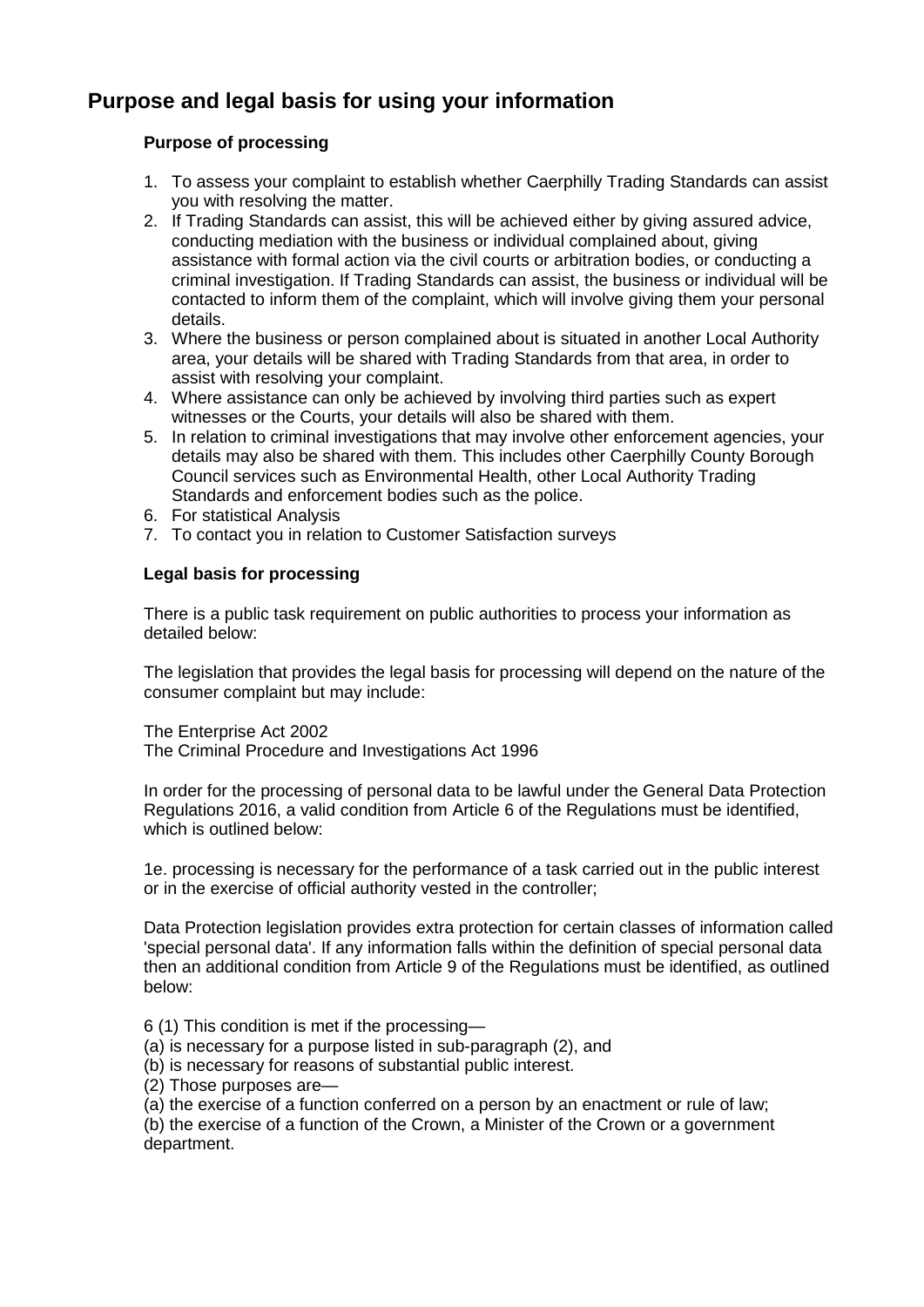# **Who will have access to your information**

#### **Identity of Data Controller and Data Protection Officer**

The Data Controller for your information is Caerphilly County Borough Council. The Data Protection Officer is:

Ms Joanne Jones Corporate Information Governance Manager / Data Protection Officer Email: dataprotection@caerphilly.gov.uk Tel: 01443 864322

Other Data Controllers may also be responsible for your information, depending on the specific circumstances. Please contact the Service Area for further information.

#### **Details of main users of your information**

Caerphilly Trading Standards will assess your complaint, and if assistance can be given, the details will be discussed fully with you before any action is taken.

If it is felt that another Caerphilly County Borough Council service area is better placed to assist you, your personal details will be passed to them. These areas include Environmental Health, Planning, Community Safety and Highways.

In attempting to resolve your complaint, your details, including your name and address, will be shared with third parties, such as the business or person complained about, an expert witness, other outside enforcement bodies such as the police, only after express permission.

Your personal details may be used by Caerphilly Trading Standards to contact you for the purposes of customer satisfaction surveys, in order to assess and improve the service we provide.

Information provided as a result of your complaint will be used for statistical analysis, both within Caerphilly County Council and externally, however the results of this analysis are compiled in such a way that your personal details are not revealed.

#### **Details of any sharing of your information within Caerphilly county borough council**

With other service areas who may be better positioned to deal with your complaint, eq Environmental Health, Planning, Community Safety, Highways.

#### **Details of any sharing of your information with other organisations**

- Your details may be shared with law enforcement bodies for purposes of the prevention or detection of crime or the apprehension or prosecution of offenders
- Your details may be shared with other Local Authority Trading Standards Services (Including Regional or National Teams) who may be in a better position to assist you with your complaint.
- Your details may be shared with businesses or individuals that you have complained about, in order to best resolve your complaint.
- If your complaint requires the input of third parties such as expert witnesses, your details may be shared with them.
- Your details will be shared with the Courts if criminal proceedings are initiated as a result of your complaint.